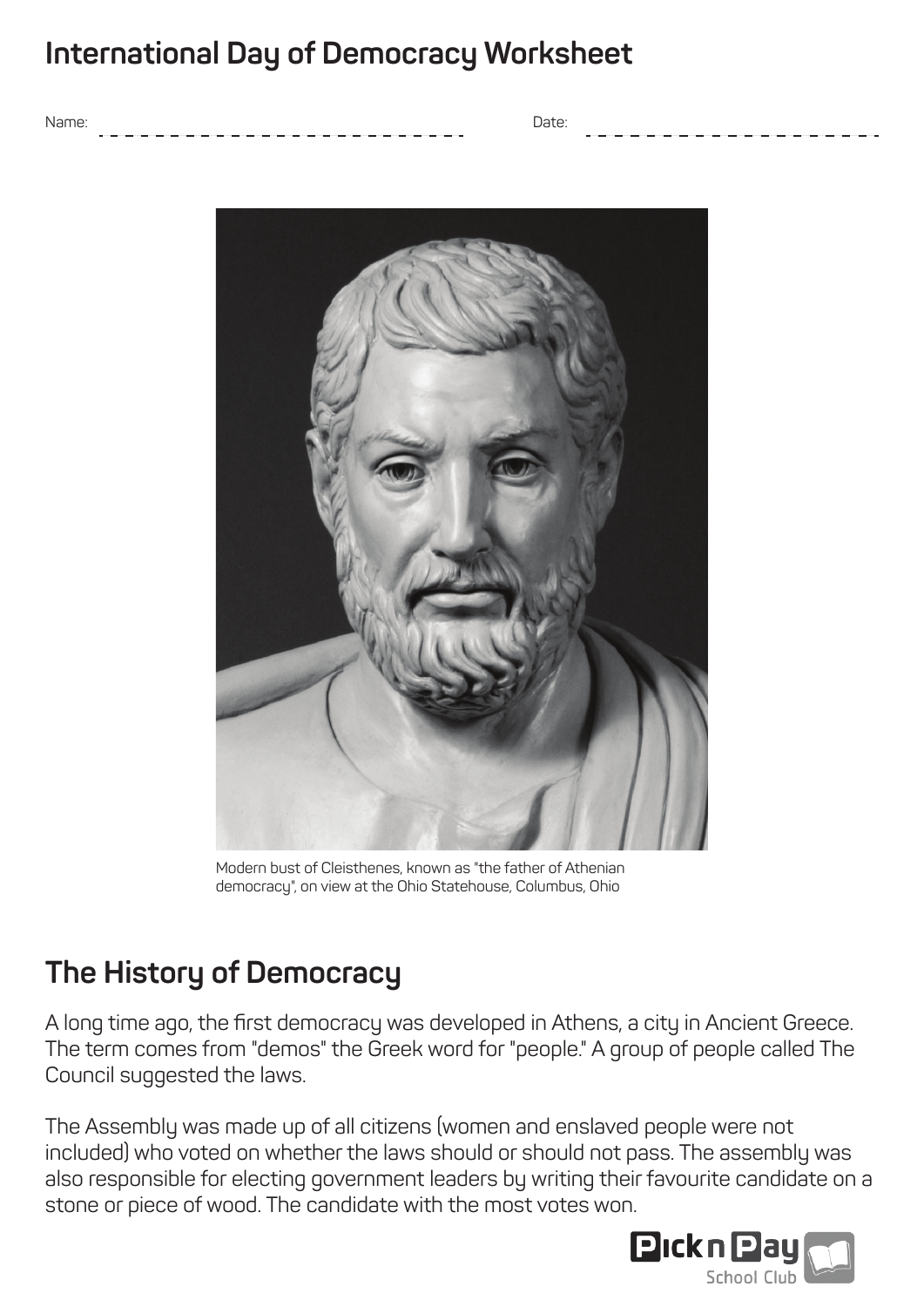## **What makes a democracy?**

A political scientist named Larry Diamond says that a government must meet four requirements to be a democracy:

- 1. Using a system of elections to vote for and replace government leaders.
- 2. Protecting the human rights of all people (such as freedom of speech, freedom of religion, and the right to a fair trial).
- 3. All citizens must actively participate in politics and civics.
- 4. All laws must apply equally to all citizens.

# **Types of Democracy**

There are two main types of democracies. There is a direct democracy and a representative democracy.

a. Direct democracy:

 Every citizen votes on every important decision. The government of Athens, was a direct democracy. People had the chance to express their opinions on all laws and major choices. With a larger population, of course, this process becomes more challenging.

b. The representative democracy:

 In a representative democracy, people elect representatives to run the government. They choose people whom they think will make decisions that they agree with.

### **The problems with democracy**

Democracies are large and complex, which sometimes makes government processes slow and inefficient. Despite these issues, democracy is considered one of the fairest forms of government. People living in democracies tend to be healthier and wealthier, live longer, and have more rights and freedoms than people under other forms of government rule.

Activity on the next page.

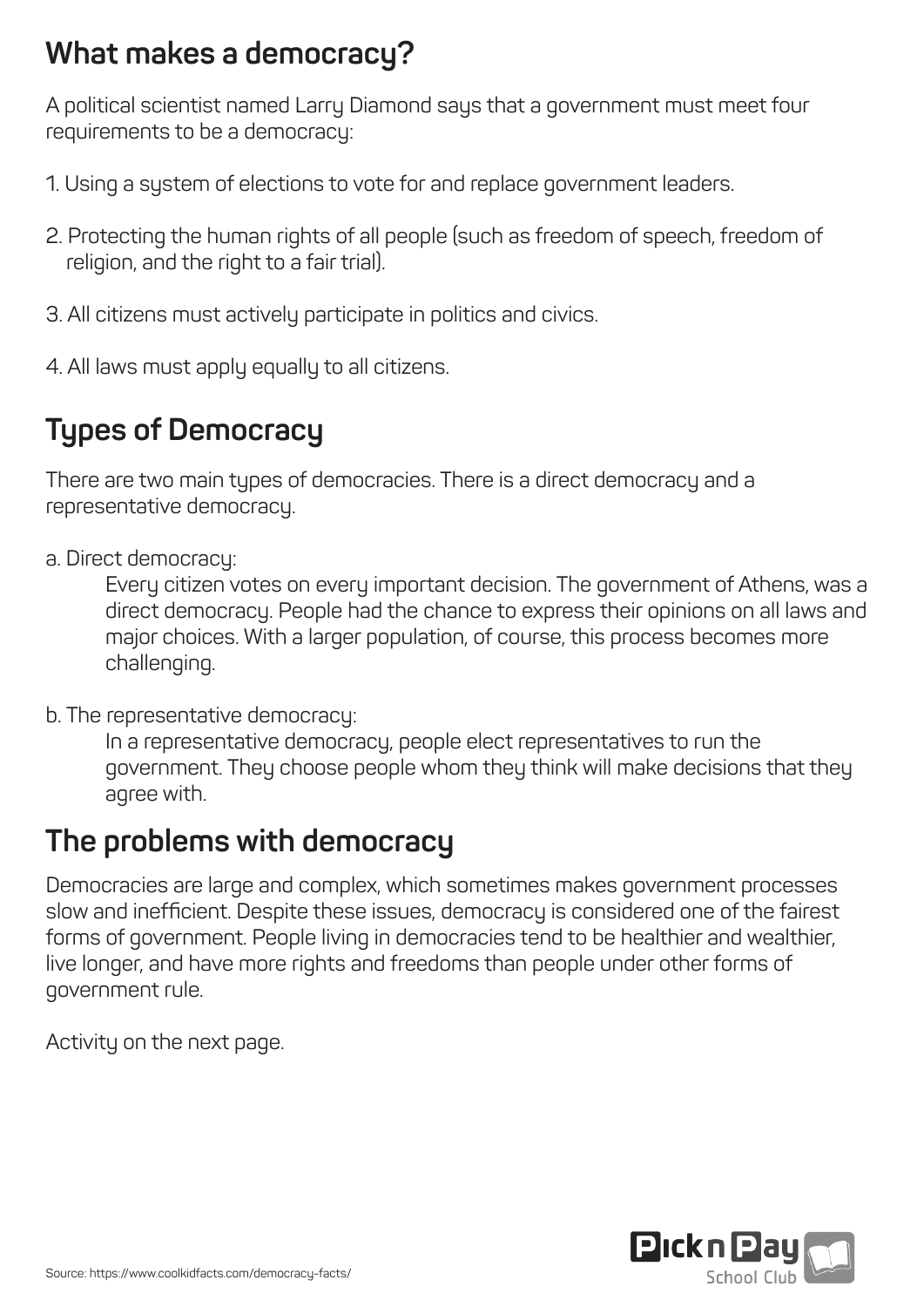### **Answer the following questions to see how much you've learned about democracy:**

Activity 1.1

#### **The History of Democracy**

1. Which city was democracy developed in? (1)

2. True or False: EVERYONE was included in the assembly. (1)

3. How was the candidate winner determined? (1)

Activity 1.2

#### **What Makes a Democracy**

4. Who is the political scientist that named the requirements of democracy? (2)

5. How many requirements must be met in order for it to be considered a democracy? (2)

Activity 1.3

#### **Types of Democracy**

6. How many types of democracy are there? Name them. (2)

7. In your own words name and explain one type of democracy. (3)

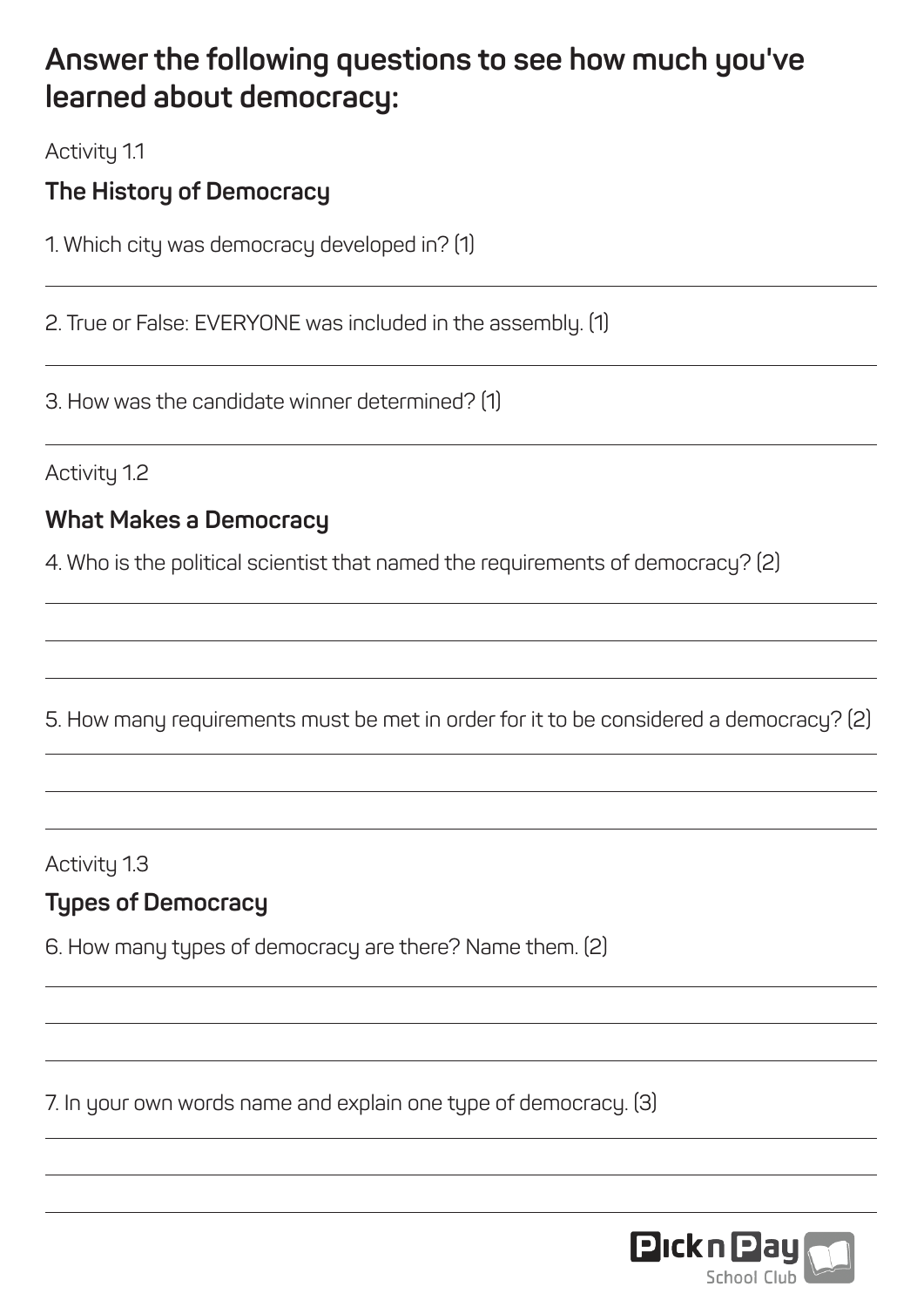Activity 1.4

#### **Opinions**

8. Do you think Democracy is fair? Explain your answer (2)

9. What makes democracy important in a country like South Africa? (1)

Total: / 15